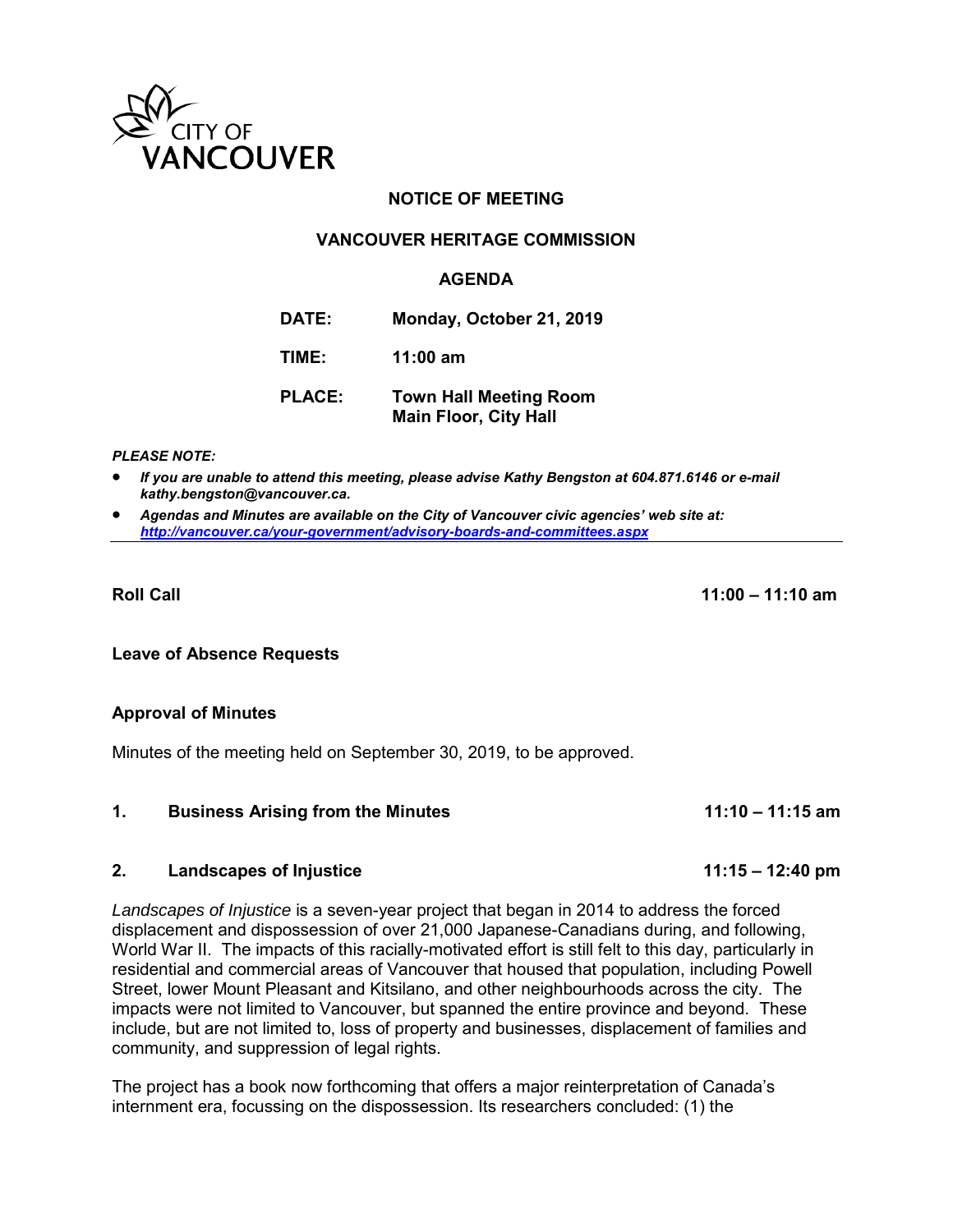dispossession involved the deliberate killing of home, (2) it required sustained work for a decade of administrative wrongdoing, (3) it was carefully reasoned by its perpetrators, and (4) its effects are permanent.

Dr. Jordan Stanger-Ross, Project Director, will present an overview of the project, achievements to date and further work ahead, with a particular focus on the aspects that relate to Vancouver.

The Heritage Commission is encouraged to review the following website prior to the presentation to become more familiar with aspects of the work: [www.landscapesofinjustice.com](http://www.landscapesofinjustice.com/)

Staff: Hugh McLean, Heritage Planner Presenter: Dr. Jordan Stanger-Ross, Project Director and Associate Professor, University of Victoria Attachments: None

### **3.** Heritage Incentive Program: Update and Project 12:40 – 1:40 pm  **Recommendations to Council**

Staff will provide an update on the first year of the Heritage Incentive Program thus far. Five preapplications were received this year and were subject to an internal interdepartmental review which determined two projects as eligible for Heritage Incentive Program (HIP) 2019 grants. The following are being recommended for HIP grants to Council:

- St. Andrew's-Wesley Church (VHR "A", municipally designated): Seismic Upgrade and Heritage Rehabilitation (repointing, windows, roofing)
- Sun Tower (VHR "A", municipally designated): Stabilization of exterior envelope and Heritage Conservation (windows, pinning terracotta cladding)

The Heritage Incentive Program policy provides financial assistance to qualified applicants of \$100 per sq. ft. of the total floor area, up to 50% of the eligible costs, to a maximum of \$4 million. The cost estimates for these projects are currently being reviewed by our Real Estate Staff, but according to current estimates and the policy conditions, we estimate that each project will be eligible for the following:

- St. Andrew's-Wesley Church: \$2,965,900 based of \$100 per 29,659 sq. ft.
- Sun Tower: \$2,875,415 based on 50% of Cost Estimate of \$5,750,830

Representatives from both projects will present their project scope for the Heritage Incentive Program.

Should Council approve the applications, the applicants will be required to enter into an agreement with the City to ensure completion of the heritage conservation work and continued maintenance of the heritage buildings. These agreements (Restoration Covenants) will be prepared by Legal Services and registered on title. All agreed upon work and a site visit must be completed prior to release of grant funds.

Staff are seeking the Vancouver Heritage Commission's support of these projects being presented to Council for consideration of Heritage Incentive Program grants.